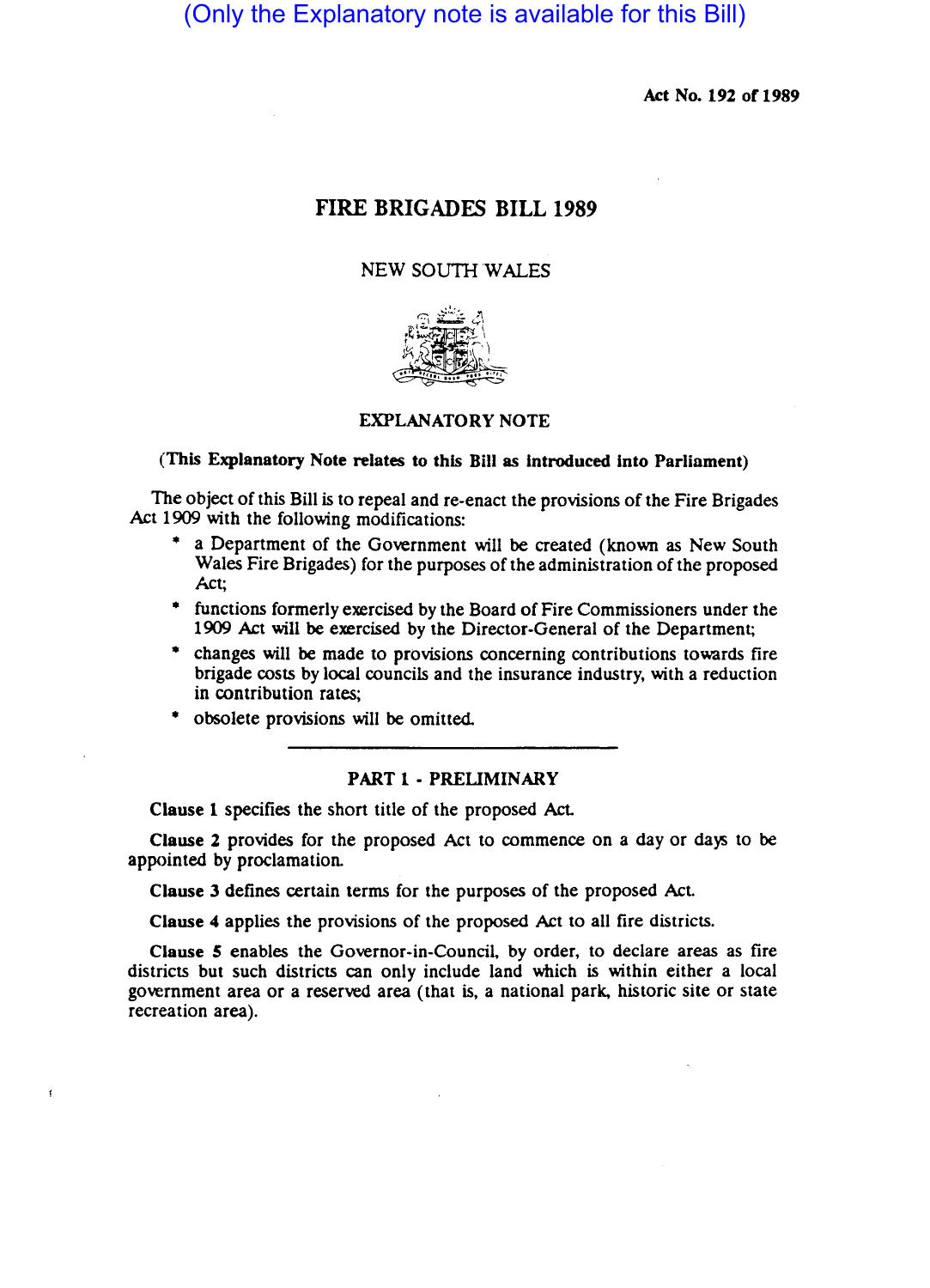# PART 2 - PROVISION OF FIRE BRIGADES ETC.

Clause 6 states the general duty of the Director-General of New South Wales Fire Brigades to prevent and extinguish fires.

Clause 7 enables the Director-General to take measures to protect persons from injury or death and propeny from damage whether or not a fire is involved and whether or not in a fire district.

Clause 8 authorises the Director-General to establish permanent and volunteer fire brigades.

Clause 9 allows the Minister to approve an association of persons as a volunteer fire brigade if satisfied it complies with specified requirements.

Clause 10 makes it clear that the Director-General may exercise functions under the proposed Act by his or her officers or agents (including members of permanent and volunteer fire brigades).

# PART 3 - FIRE FIGHTING AND PREVENTION

## Division 1 - Powers at fires

Clause 11 requires fire brigades to respond to an alarm of fire with all speed and to save lives and propeny in danger.

Clause 12 gives the Chief Officer of Fire Brigades or, in his or her absence. the officer in charge of the fire brigades present. power to enter any place where an alarm of fire has been raised.

Clause 13 sets out the general powers of the officer in charge present at a fire.

Clause 14 enables the officer in charge at a fire to close any street or public place to traffic during the fire.

Clause  $15$  permits the officer in charge at a fire to use or authorise the use of any water available to extinguish or control the fire.

Clause 16 gives the officer in charge at a fire certain powers in relation to propeny, including the pulling down of buildings and the removal or destruction of vessels where necessary.

Clause 17 enables the officer in charge at a fire to pull down. destroy or shore up any dangerous wall or building during or immediately after a fire. The cost of doing so is to be borne by the owner of the wall or building.

Clause 18 permits the officer in charge at a fire to cause the supply of gas or electricity to any premises on fire and adjacent premises to be shut off or disconnected.

Clause 19 enables the officer in charge at a fire to remove persons or things that might cause an obstruction.

¥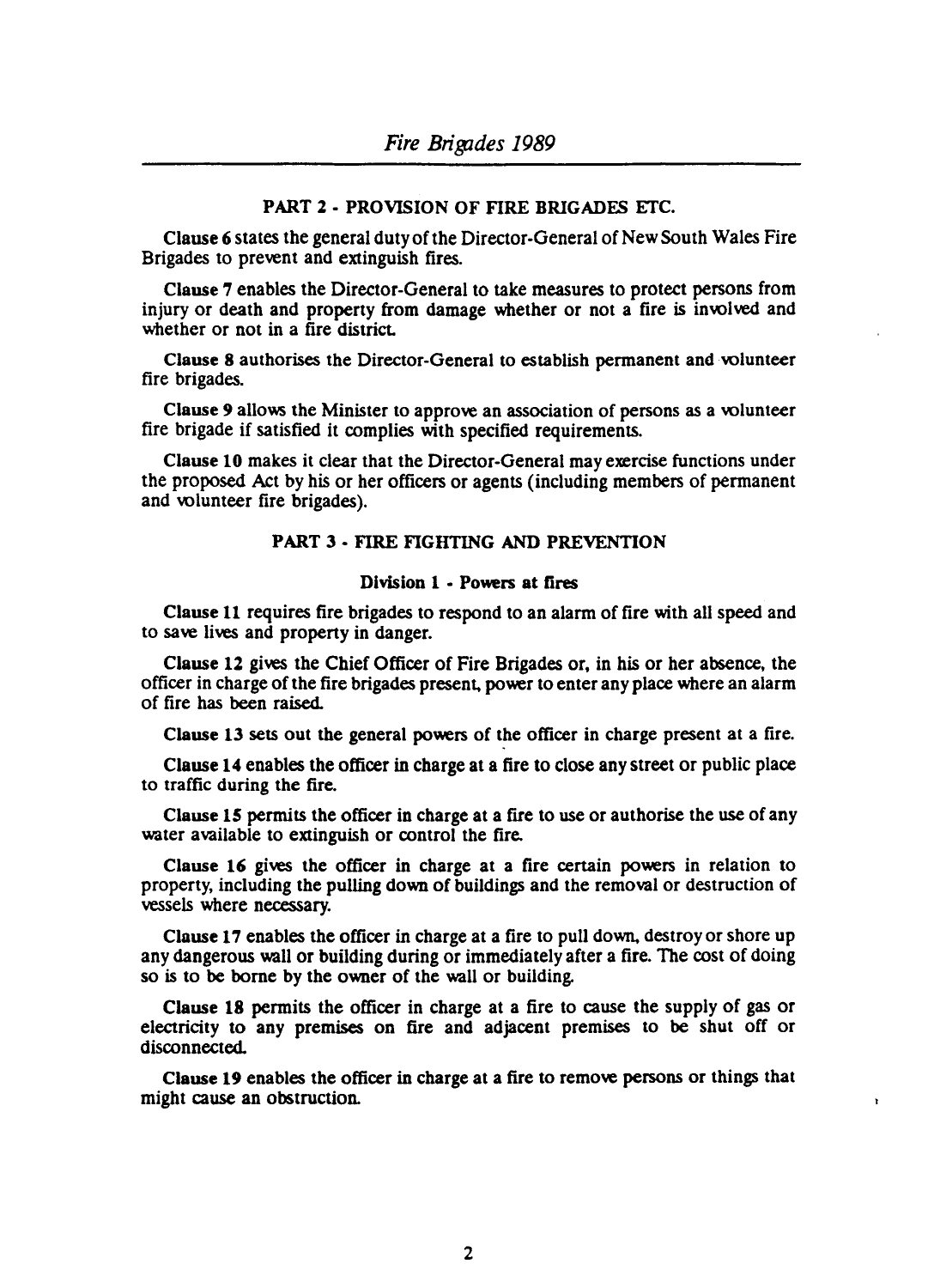### Division 2 - Special powers

Clause 20 authorises the Director-General to permit fire brigades to go beyond the areas to which the proposed Act applies to extinguish a fire.

Clause 21 sets out the Director-General's powers in relation to the clearing of fire breaks.

Clause 22 gives the Director-General power to enter and take possession of any place or vessel, by his or her agents, where a fire has occurred but only for a reasonable time or until an inquest has been held.

### Division 3 - Command structure

Clause 23 enables the Chief Officer to delegate certain functions.

Clause 24 enables the officer in charge at a fire to delegate certain functions.

Clause 25 requires persons at the scene of a fire to recognise the authority of the Chief Officer, a member of a fire brigade acting under the Chief Officer's orders or the officer in charge at the fire. Members of the Police Force are required to support that authority.

Clause 26 requires members of interstate fire brigades present at a fire to obey the officer in charge and place their equipment at the officer's disposal.

#### Division 4 - Inspection etc.

Clause 27 sets out the powers of the Chief Officer in relation to inspection of fire brigades, premises and equipment

Clause 28 enables the Chief Officer to enter public entertainment places to ascertain whether fire safety provisions are being contravened

Clause 29 enables the Chief Officer to enter any place or vessel to ascertain whether provisions relating to explosives or flammable matter are being contravened and to serve a notice requiring any such contravention to be remedied

Clause 30 requires the owner of premises or propeny affected by fire or of propenyon premises affected by fire to give information in relation to the insurance of the premises or propeny to the Director-General, the Chief Officer or any member of a fire brigade. (Maximum penalty for refusal or the giving of false information: 5 penalty units - currently \$500.)

### Division 5 - Offences

Clause 31 makes it an offence to constitute a fire brigade except as authorised by the proposed Act (Maximum penalty. 20 penalty units - currently \$2,000.)

Clause 32 makes it an offence to interfere with a fire hydrant (Maximum penalty. 20 penalty units.)

Clause 33 makes it an offence to damage or destroy fire brigade equipment. (Maximum penalty for first offence: 20 penalty units or imprisonment for 1 month, or both; for second or subsequent offence - imprisonment for 2 years.)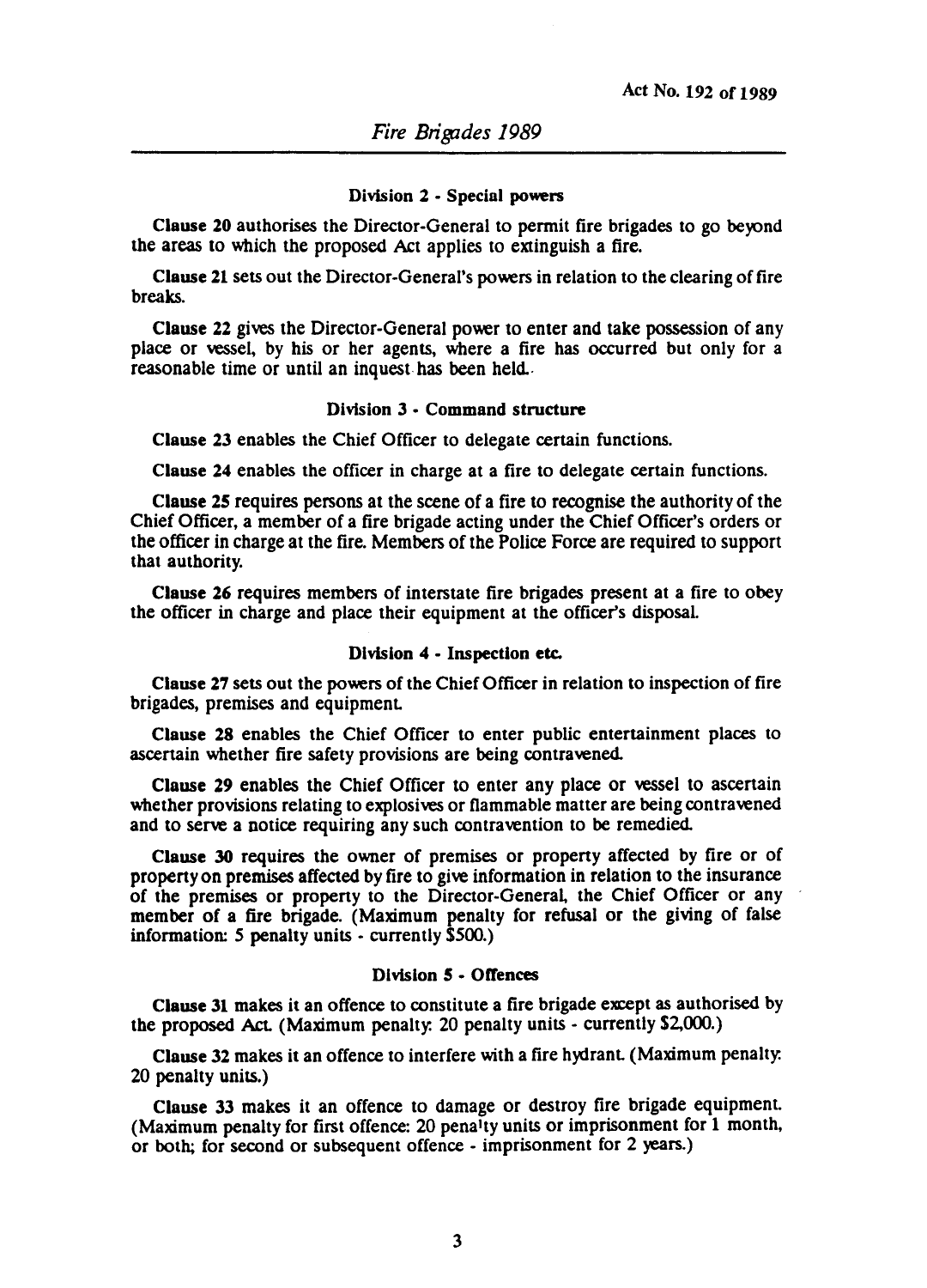Clause 34 makes it an offence to tamper with a fire alarm or to give a false alarm of a fire. (Maximum penalty. for first offence - 20 penalty units or imprisonment for 1 month, or both; for second or sUbsequent offence - imprisonment for 2 years.)

Clause 35 makes it an offence to hinder the Director-General, the Chief Officer or members of the Department or a fire brigade exercising functions under the Act. (Maximum penalty. 10 penalty units - currently \$1,000.)

## Division 6 - Miscellaneous .

Clause 36 enables the Director-General to appoint a person to represent the Director-General at an inquiry into a fire.

Clause 37 allows the Director-General to make payments for voluntary or special services rendered to the Director-GeneraL

Clause 38 states that damage to property caused by fire brigades at a fire in the exercise of their functions is to be treated as damage by fire for the purposes of any insurance policy.

Clause 39 enables the Chief Officer to make arrangements for the use free of charge of water for the purpose of drill or practice by fire brigades.

# PART 4 - CHARGES FOR ATTENDING FIRES AND OTHER SERVICES<br>Clause 40 provides that no charge is to be made for the attendance of a fire brigade

at a fire exrept where the fire occurs outside an area to which the proposed Act applies, in which case charges not exreeding the prescribed charges may be recovered.

Clause 41 provides for the apportionment of such charges between the owners of affected property.

Clause 42 deals with payment of charges for other services performed, on request, by the Director-General or a member of a fire brigade.

Clause 43 permits the Director-General to waive or reduce charges.

# PART 5 • CONTRIBUTION TO FIRE BRIGADE COSTS

### Division 1 - Estimates of fire brigade expenditure and contributions

Clause 44 defines certain expressions used in the proposed Part.

Clause 45 requires the Director-General, before the beginning of each financial year, to make an estimate of fire brigade expenditure for each fire district for that year.

Clause 46 provides that the total of those estimates is not to exreed an amount approved by the Treasurer in consultation with the Minister.

Clause 47 provides that the total of those estimates for a financial year is to be reduced by the aggregate of the amount standing to the credit of the Department's Working Account at the beginning of the financial year and the amounts that will be paid into that account during the financial year (exrept as unexpended appropriation).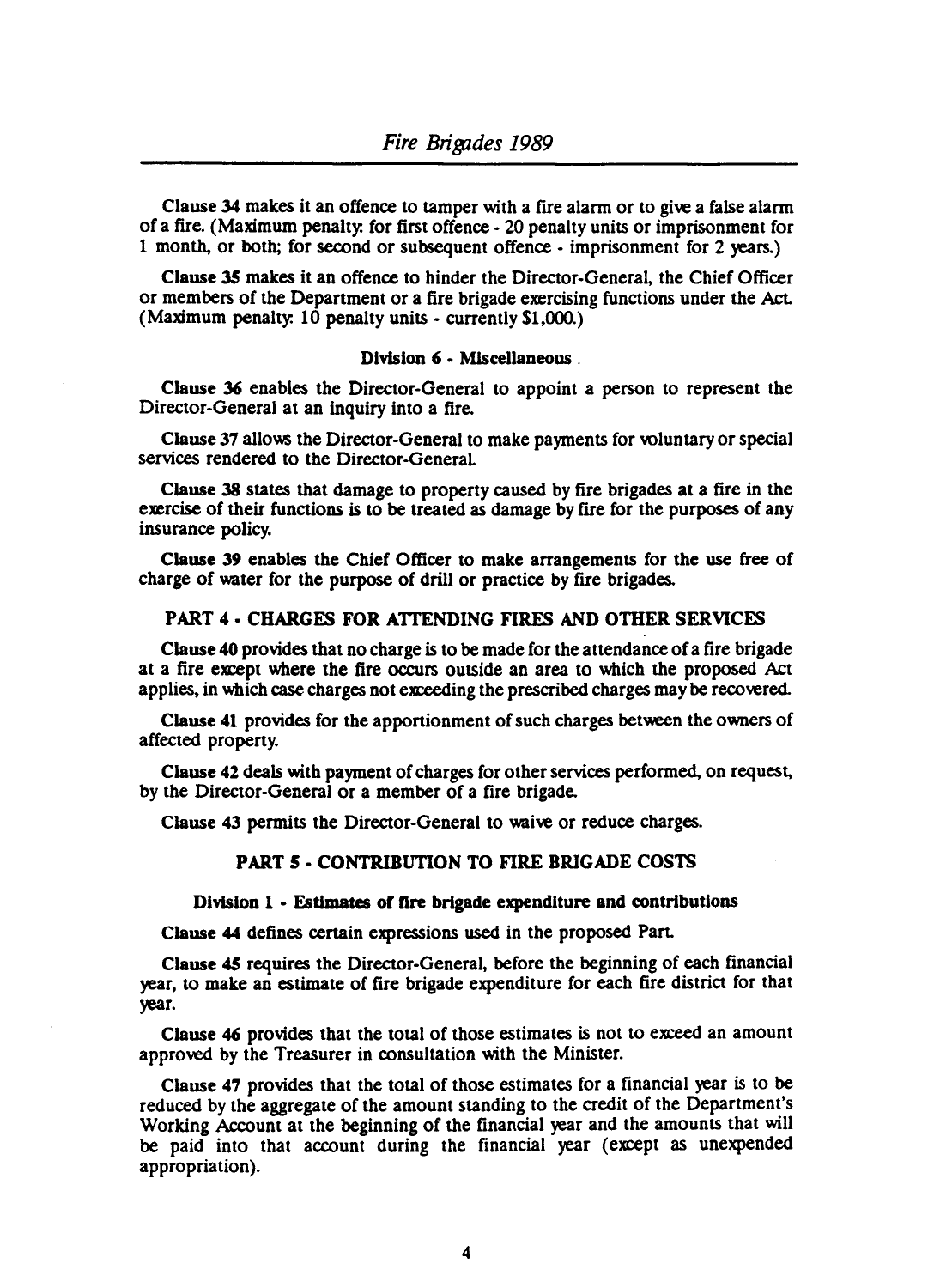Clause 48 requires the resulting estimates for a financial year to be multiplied by a factor to give the calendar year equivalent of those estimates. The estimates arrived at are the amounts required to be contributed under the proposed Part for the calendar year.

Clause 49 deals with payment of contributions by quarterly instalments.

### Division 2 • Contributions by local gowmment areas

Clause 50 requires 12.3 per cent of the amount required to be contributed for a year to be paid by local government

Cllause 51 deals with apportionment of the required contribution between local government areas.

Cllause 52 states the ways in which local government areas are to fund the contribution amount payable.

Clause 53 requires local councils to furnish returns to the Director-General. (Maximum penalty for failure to do so: 20 penalty units.)

## Division 3· Contributions by insurance companies

Clause 54 requires 73.7 per cent of the amount required to be contributed for a year to be paid by insurance companies.

Cliause 55 requires advance payments to be made by an insurance company and provides for the method of calculating the amount of the advance payment

Clause 56 provides for assessment of the contribution payable by an insurance company and for adjustment of the advance payments made.

Clause 57 deals with the situation where an owner of property insures with a foreign insurer. The Director-General may require the owner to pay the contribution amount that would otherwise be payable by the insurer. (Maximum penalty for failure to comply. 10 penalty units.)

Cllause 58 requires returns to be furnished to the Director-General by insurance companies.

Clause 59 defines the term "total amount of premiums" for the purposes of making the necessary calculations under the proposed Division.

Clause 60 provides for the audit by the Auditor·General. at the request of the Minister. of the accounts of an insurance company required to pay a contribution.

Clause 61 provides for returns to be furnished by owners insuring with foreign insurers. (Maximum penalty for failure to lodge a return: 20 penalty units.)

### Division 4 • Appropriation or estimated expenditure

Cllause 62 provides for the appropriation each year from the Consolidated Fund of the estimate of fire brigade expenditure under proposed Division 1 reduced as required by clause 47. Any unspent appropriation in a year is to be paid into the Department's Working Account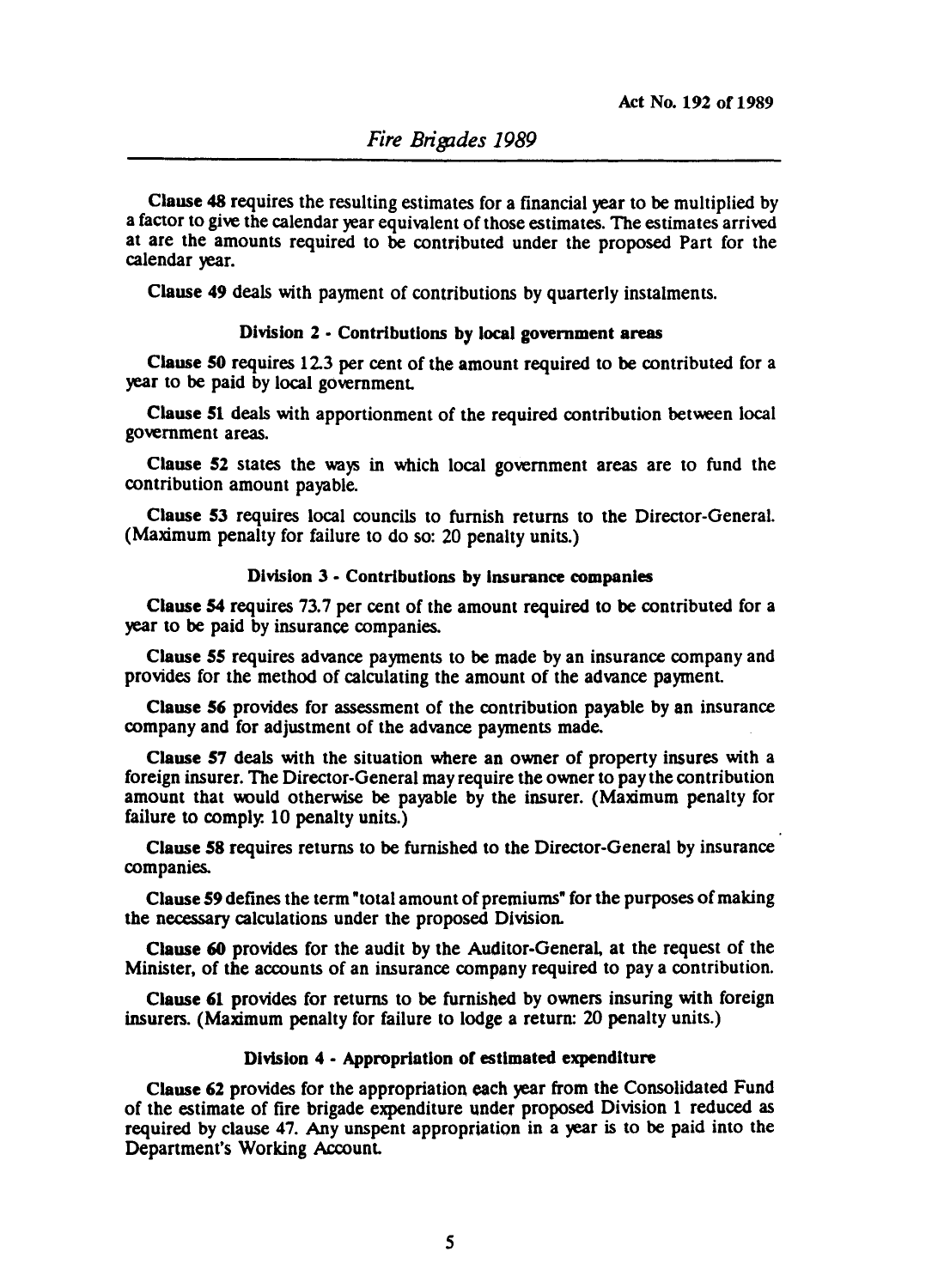Clause 63 requires the Treasurer to establish a working account for the Department within the Special Deposits Account There is to be paid into the Working Account all fire brigade revenue (except contributions under the proposed Part), interest and unspent appropriations. Funds in the Account are to be applied towards meeting fire brigade expenditure.

Clause 64 provides for the establishment in the Special Deposits Account in the Treasury of a New South Wales Fire Brigades Capital Fund. The Fund is to consist of the accumulated cash reserves of the Board under the 1909 Act and is to be applied (with the Treasurer's approval) toward meeting fire brigade expenditure.

### PART 6 - ADMINISTRATION

### Division 1 - The Department

Clause 6S establishes New South Wales Fire Brigades as a Department of the Government

Clause 66 deals with employment of staff and use of the services of staff and facilities of other Departments.

Clause 67 states that the Chief Officer is subject to the control and direction of the Director-General and sets out the general powers, duties and functions of the Chief Officer.

### Division 2 - Fire fighters

Clause 68 defines "Authority" for the purposes of the proposed Division as meaning the Public Employment Industrial Relations Authority.

Clause 69 deals with the appointment of members of fire brigades by the Director-General

Clause 70 states that the Authority is to be regarded for certain purposes as the employer of members of permanent or volunteer fire brigades.

Clause 71 enables the Authority to make determinations, fix salaries, wages and other remuneration of members of permanent fire brigades and payments to members of volunteer fire brigades.

Clause 72 empowers the Authority to enter into agreements with associations representing permanent or volunteer fire brigades with respect to industrial matters.

Clause 73 requires the Director-General to give effect to such determinations and agreements.

Clause 74 enables regulations to be made with respect to the employment of members of permanent fire brigades and service of members of volunteer fire brigades.

### Division 3 - The Advisory Council

Clause 7S constitutes the New South Wales Fire Brigades Advisory Council and specifies its membership.